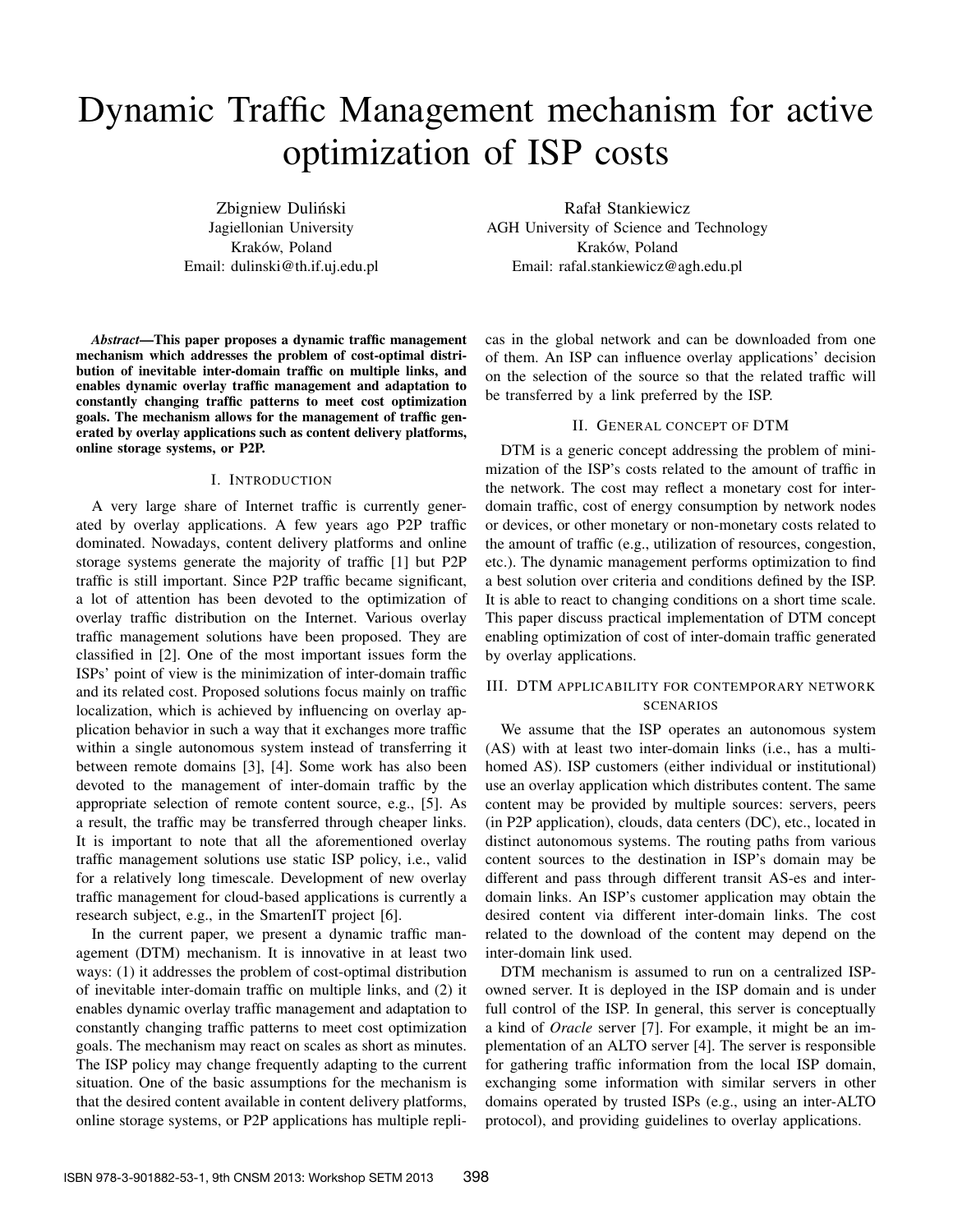

Fig. 1. Network model for the use-cases description

Traffic on each inter-domain link is classified as *manageable* or *non-manageable*. The latter cannot be influenced by DTM. Moreover, even the cooperative application follows the ISP's suggestion with some probability, referred to as a *success rate*. To sum up, the capability of DTM to influence the total cost of inter-domain traffic depends on two factors: the share of manageable traffic in the total traffic, and the success rate.

In the rest of this section we describe use-cases for the DTM mechanism. Figure 1 is an illustration of the use-cases. ISP-0 deployed an *Oracle* with the DTM mechanism. This is concerned with influencing the selection of the source of content to be downloaded by local peers, end-users, or DCs.

#### *A. Peer-to-peer use-case*

In this use-case we consider a P2P application. All, or parts of, the desired content are possessed by peers in the ISP-1, ISP-2 and ISP-3 domains. The peer in the ISP-0 domain needs the content. The communication follows this sequence:

- 1) The peer in the ISP-0 domain sends the list of potential communication partners to the *Oracle* server;
- 2) The *Oracle* sorts the peer list using DTM;
- 3) The *Oracle* sends the sorted list to the requesting peer;
- 4) The peer connects with peers in other domains in accordance with the received sorted peer list;
- 5) The downstream traffic goes via links preferred by ISP-0.

## *B. Content download from data centers*

In this use-case we assume a cloud based service. The required content may be provided from a few DCs. The routing paths from various DCs to the end-user device may cross different inter-domain links. The end-user requests content from a content/application provider and has no knowledge of the multiple sources of the content. Thus, if the ISP wants to influence the decision on content source selection, it should cooperate with one of the parties involved in content delivery, e.g., the content/application provider or a cloud provider (DCs owner). The communication sequence may be as follows:

1) The end-user localized in the ISP-0 domain sends a request for the selected content to the content provider;



Fig. 2. Cost functions used for accounting cost of inter-domain traffic

- 2) The content/application provider redirects the request to the cloud supervisor which knows potential content localization (selected DCs);
- 3) The supervisor contacts with the *Oracle* server in the ISP-0 domain. The list of available DCs is sent;
- 4) The *Oracle* sorts the list using DTM;
- 5) The *Oracle* sends the list back to the cloud supervisor;
- 6) The cloud supervisor begins content provisioning (the end-user establishes a connection with a selected DC);
- 7) The related traffic traverses selected inter-domain links chosen by the dynamic traffic management procedure.

#### IV. PRACTICAL IMPLEMENTATION OF DTM

We have designed a practical implementation of the DTM mechanism. It consists of the following main components explained in the example:

- optimization algorithm used to find the optimal solution;
- compensation algorithm constantly influencing the traffic distribution to achieve the optimal solution at the end of the accounting period;
- interface to the application which translates traffic compensation decisions into application-specific recommendations for traffic management.

The tariff used on inter-domains link may use different cost functions. In general, the cost function is defined as  $c_i$  =  $f_i(B_i)$  where  $c_i$  is a cost calculated for link i,  $f_i()$  is a cost function used on that link, and  $B_i$  is measured traffic at link i. The cost function might be non-linear. It may be based on traffic volume or 95<sup>th</sup> percentile. The total cost of inter-domain traffic is calculated as  $C = \sum_{i=1}^{N^v} c_i^v + \sum_{i=1}^{N^p} c_i^p$  where  $N^v$ and  $N<sup>p</sup>$  are the number of links charged according to traffic volume and percentile rules, respectively. Costs calculated on respective links are denoted as  $c_i^v$  and  $c_i^p$ .

For simplicity's sake, we assume that the AS has two inter-domain links, both charged for the traffic volume. Cost functions used on those links are presented in Fig. 2.

#### *A. The optimization algorithm*

The optimization algorithm finds a best solution to be achieved at the end of an accounting period. Using cost functions and information from the previous period, it makes a prediction for the next one and tries to find a traffic distribution in which the cost is minimized. DTM strives to influence the traffic distribution in such a way that the cost at the end of the current accounting period will be close to the optimal solution.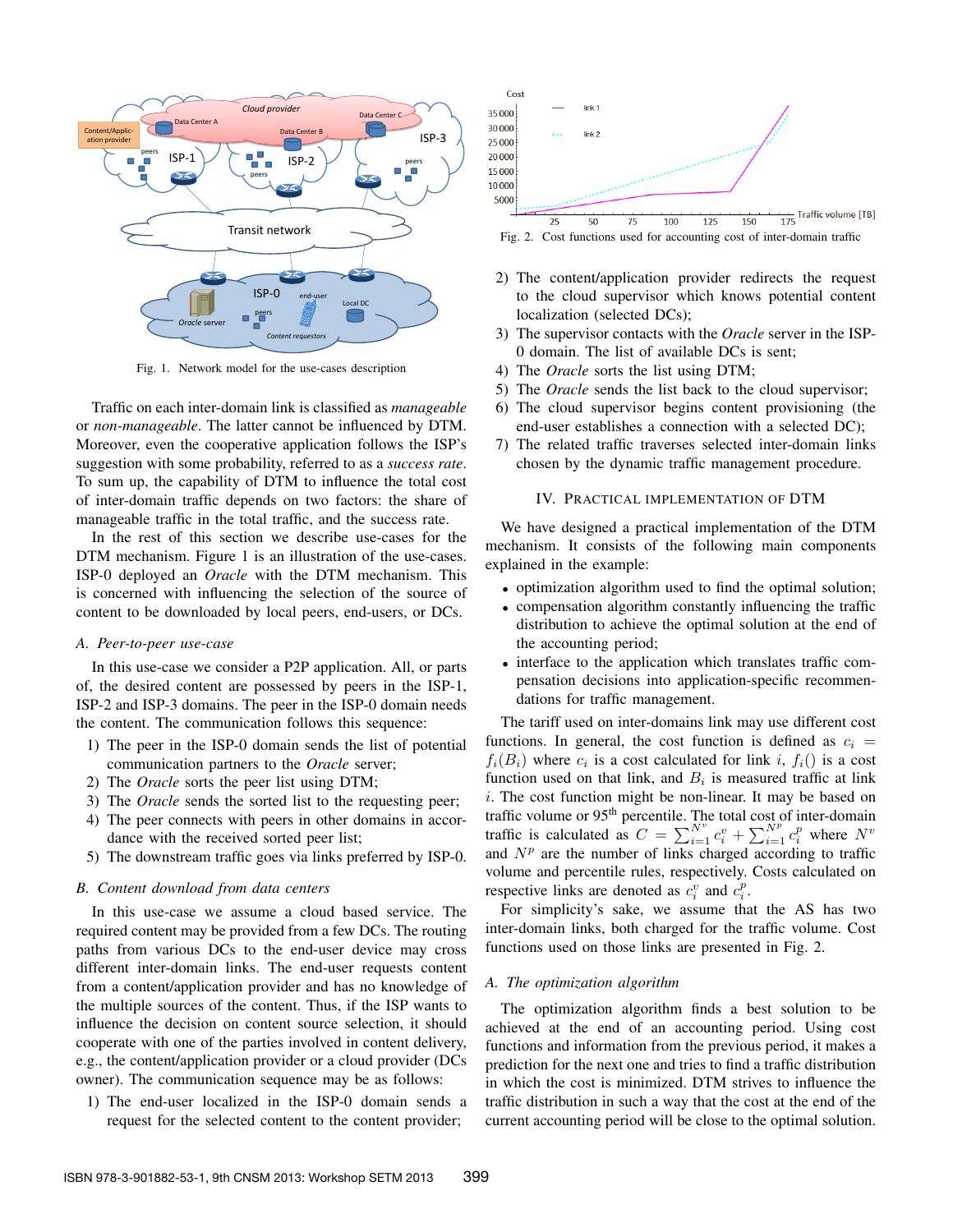

Fig. 3. A cost map as a function of traffic volume on both inter-domain links and cost optimization potential

The plot in Figure 3 shows a cost map related to traffic volumes at both inter-domain links. The X-axis and Y-axis represent traffic volumes  $B_1$  and  $B_2$ , respectively. The contour plot shows total monetary cost calculated for  $B_1$  and  $B_2$  traffic using respective cost functions. Point  $C$  shows traffic volumes on both links as well as represents a total cost for inter-domain traffic paid in the previous accounting period. The red curve shows how the cumulative traffic volume grew on both links during the previous accounting period. The manageable traffic at link 1 is denoted as  $B_1^m$ . If all this traffic were downloaded from sources available via link 2 instead of link 1, the traffic volume on link 1 could be decreased by  $B_1^m$  while the traffic volume at link 2 would be increased by the same value (the green arrows in Fig. 3). In turn,  $B_2^m$  denotes manageable traffic on link 2. In theory, all this manageable traffic could be shifted from link 2 to link 1 (the orange arrows). The amounts of manageable traffic determine the boundaries for traffic management. Therefore, the optimal solution can be found at a dashed line presented in Fig. 3. The optimization algorithm finds a solution denoted as  $C'$ , e.g., a minimal cost laying on the line. More sophisticated algorithms are possible.

The optimization algorithm is more complicated if more inter-domain links are available. For  $N$  links the cost function is defined over N-dimensional space.

#### *B. The compensation algorithm*

Traffic management is performed during the accounting period. First, the optimal cost  $C'$  is translated into desired traffic volume at both links  $B_1'$  and  $B_2'$ . Those values define the so called 'reference vector'  $\overrightarrow{B}$  which determines the desired direction of the traffic growth on links over time (Fig. 4).

The whole accounting period is divided into several intervals. During an interval, the traffic volume on links is observed. On the basis of these measurements, a new prediction of the cost which will be achieved at the end of period is calculated. If the predicted cost differs from the



Fig. 4. Illustration of a traffic compensation mechanism

optimal solution an intervention is needed to compensate for the undesired trend. At the end of the interval a current traffic vector  $\overline{X}_t$  is calculated, where t denotes a current time. The direction of this vector is compared to the reference vector. The  $\overrightarrow{U}_t$  vector represents a difference between measured and expected traffic at time  $t$ . This is called a 'compensation vector'. It is found by a compensation algorithm which, in general, takes into account traffic and cost estimation on several links. The compensation vector reflects the amount of traffic that needs to be shifted from one link to the other and is translated to recommendations for overlay applications on the content source selection. The traffic compensation is performed during the interval using the compensation vector determined in the last interval. At the end of the interval, the compensation vector is recalculated.

## V. EXPERIMENTAL RESULTS

The DTM mechanism has been implemented in a proprietary simulator. We have performed a number of experiments to verify the DTM mechanism and evaluate its performance. We present a simple, but intuitive experiment to picture DTM and its capabilities. The setup of the presented experiment was used in Section IV as an example to describe the optimization algorithm, compensation algorithm. Therefore, we assume an AS with two inter-domain links charged on the basis of traffic volume. Cost functions and the cost map looks exactly the same as in the example (Figures 2 and 3).

The source of a manageable overlay traffic for the experiment was BitTorrent – a file-sharing P2P application. Peers do not use a random list of peers provided by a tracker, but a list ranked by an *Oracle*. The peer ranking is biased by DTM. For instance, if the compensation vector calculated in some interval indicates that the traffic on link 1 should be decreased, the *Oracle* updates the peer ranking rule accoringly to the length of compensation vector. The new ranking is used in the following interval and gives higher preference to the remote peers that can feed local peers via link 2. We assume a success